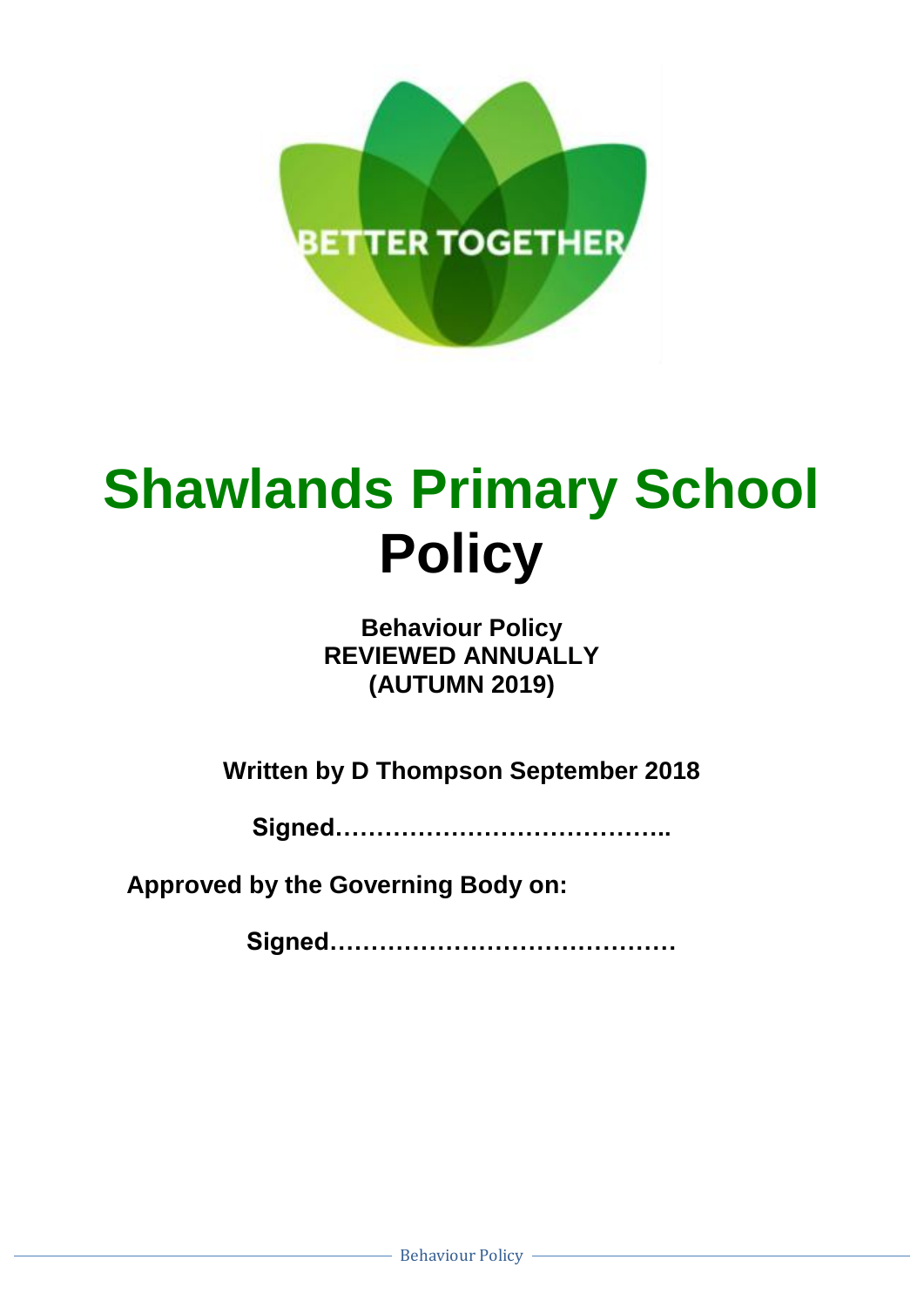

# **A.ETHOS AND RATIONALE**

A child's education is a partnership between school and family. When a child's education is effective and successful it is because the school and family have supported each other and worked towards a common goal. As we now have parental choice and opportunities for pupils move freely between schools we believe that children should not choose to come to Shawlands for geographical reasons alone. We want our families to be proud of school and we insist that the parents that choose us must do so because they trust that we will work with them to produce good results/progress/behaviours for their child. This policy will be agreed by all stakeholders to ensure that we have a significant degree of consistent and effective behaviour management in our school.

We strive to promote a happy, thriving school community which is calm, purposeful and caring, based on mutual respect. We want children to leave our school as well-rounded citizens with a respect for themselves, their peers, their family, property and members of the public who share their community. We aim to show children that we can improve our lives through sharing strengths, helping others, caring about each other and having fun. Our overall ethos of 'Better Together' will support pupils to improve their behaviour and consider the feelings and safety of others.

Promoting outstanding 'behaviour for learning' is the key to successful progress and attainment. If children are engaged in their learning and want to improve, then behaviour will always be good. We encourage children to learn collaboratively wherever possible to ensure that children are confident enough to communicate and solve problems with a wide range of staff and class mates.

## **B. SCHOOL RULES (on display around school and in classrooms)**

- 1. Be honest and take responsibility for your actions and conduct
- 2. Be kind and respect yourself, others, our school and all property
- 3. Work hard; always try your hardest and have an 'I can' attitude
- 4. Be a team player; listen to others and value their opinions and feelings.
- 5. Set a good example to others
- 6. Act safely and sensibly

## **C. The 6 R's of positive learning behaviour (on displays around school and in classrooms).**

- Resilience.
- Responsibility.
- Reflectiveness.
- Resourcefulness.
- Reasoning.
- Respect.

## **D.REWARDING GOOD / APPROPRIATE BEHAVIOUR**

We encourage children to strive to 'be the best that they can be' through a bronze, silver and gold reward scheme. The scheme was devised through consultation with parents, pupils and staff/Governors. Children are rewarded for excellence and consistency in their high standards in many facets of school life including attendance, appearance, attitude and empathy for others.

On a day-to-day basis Class Dojo is used to award points for children showing good learning and social behaviour. These are linked both to the school rules and the 6 R's which are promoted through school.

We believe that children respond best to positive reinforcement and modelled good behaviour. We will always use good examples and talk about what a child should do rather than focus on any negatives of what did happen.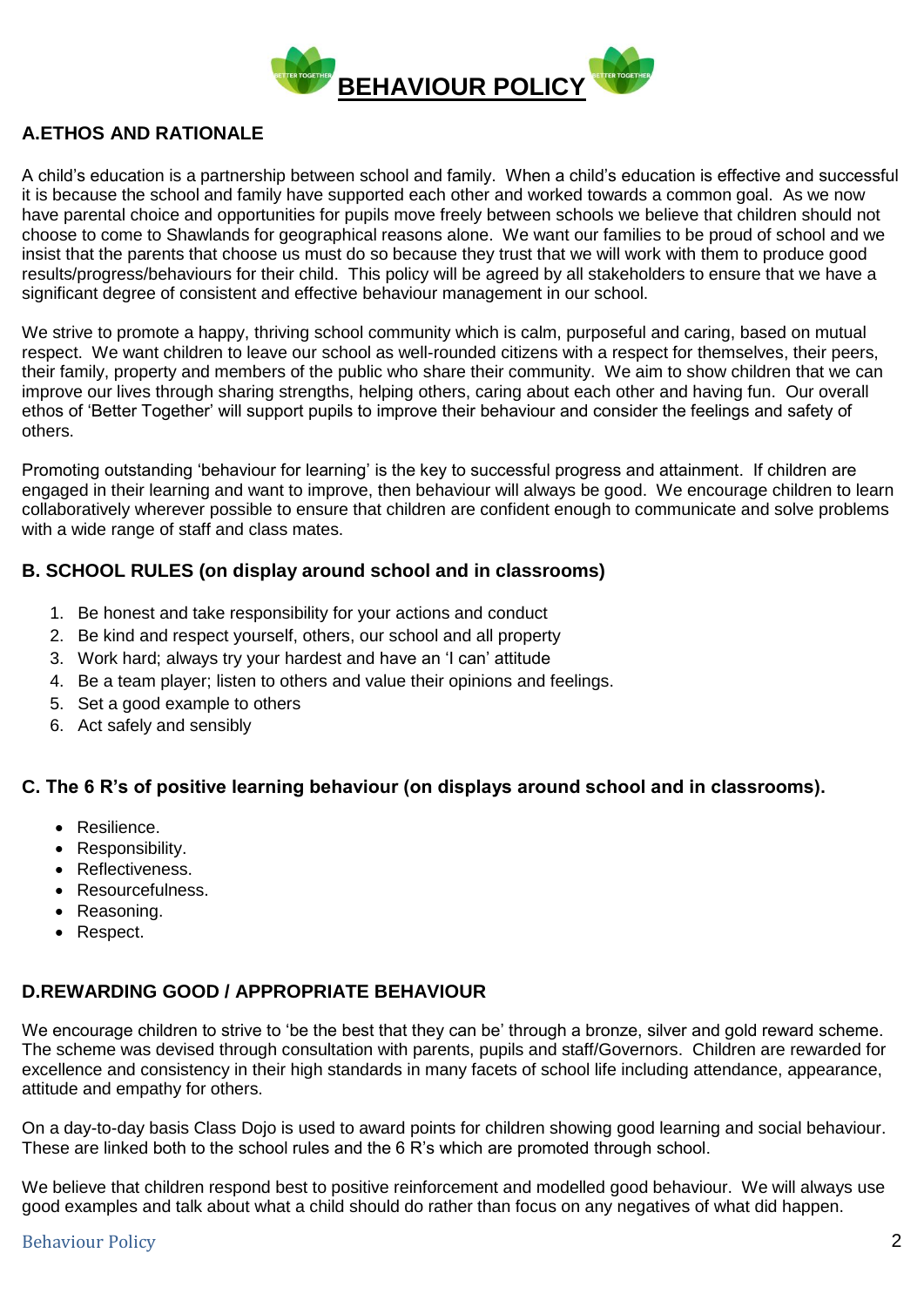Children who follow our school rules will receive:

- Praise
- Dojo points
- Special Mentions or Star Awards
- Stickers or prizes
- Team points or trophies
- Special visits or events
- Invites to after school clubs
- Opportunities to represent their school

## **D. UNACCEPTABLE/INAPPROPRIATE BEHAVIOUR**

#### **THERE IS NO PLACE FOR RACISM, VIOLENCE, BULLYING OF ANY KIND e.g. PHYSICAL, VERBAL, CYBER BULLYING, VANDALISM, RUDENESS OR BAD LANGUAGE WITHIN OUR SCHOOL AND THESE WILL ALWAYS BE DISCOURAGED AND TACKLED.**

Racism will never be tolerated. The school has an anti-racism policy and a racism log and senior leaders must report any incident that is racially motivated. These incidents are communicated with parents and follow-up immediately.

Bullying is perceived to be taking place when a child is repeatedly targeted in a manner that makes them uncomfortable, unhappy or feel unsafe. We are careful not to use the word bullying for isolated incidents of unacceptable behaviour. If you suspect that your child is being bullied, and have significant reason to believe that this is the case, then you should contact your child's class teacher for an appointment at the soonest opportunity.

Violence is a significant concern in modern primary settings. Children are incredibly boisterous and many see 'fighting' as an activity of play. This cannot be accepted and we urge parents to ensure that all pupils follow our simple guide statement, 'keep your hands and feet to yourself.' Pushing, shoving, hitting, kicking and biting will all be punished instantly. Where there is an incident when a child has been physically harmed, and we are aware of this, we will always contact both parents.

Accidents can happen. On occasions children can get mixed up about what has happened during the day. Parents sometimes become frustrated about an incident that seems to have happened in school and can become upset. Please contact school if you feel that your child has been hurt or involved in an incident so that we can get to the bottom of it together. 90% of all incidents where parents are upset are usually due to a breakdown in communication between school, child and home rather than the seriousness of an incident.

Cyberbullying is becoming an increasing problem in schools. Please refer to our e-safety policy for full details about Cyberbullying. Our older children often fall out about the content of Facebook pages and text messages. The school supports the legal view that children should not access these communication tools until they are responsible young adults but, where parents insist, we are keen to educate our pupils about the dangers of Cyber-bullying. We must point out that primary school children are not legally of an age to use Facebook (currently 14 years old). Please record any details if you or your child is being bullied through modern technologies or social media. On some occasions we cannot act (as the content is likely to be from out of school hours) but we can advise you about what to do next. On some occasions the school may contact the police about Cyberbullying.

At Shawlands we always take pride in the manners and respect that our children display. We will continue to take pride in table manners, politeness and general attitudes to staff, children and adults. Simple reinforcement and praise are the way to promote effective attitudes.

Foul language is sadly more common nowadays and it is increasingly prevalent in our society. We will not accept bad language or inappropriate vocabulary at any time. We have pupils as young as 3 on site and we need to respect the sanctity of youth and keep bad language out of our school.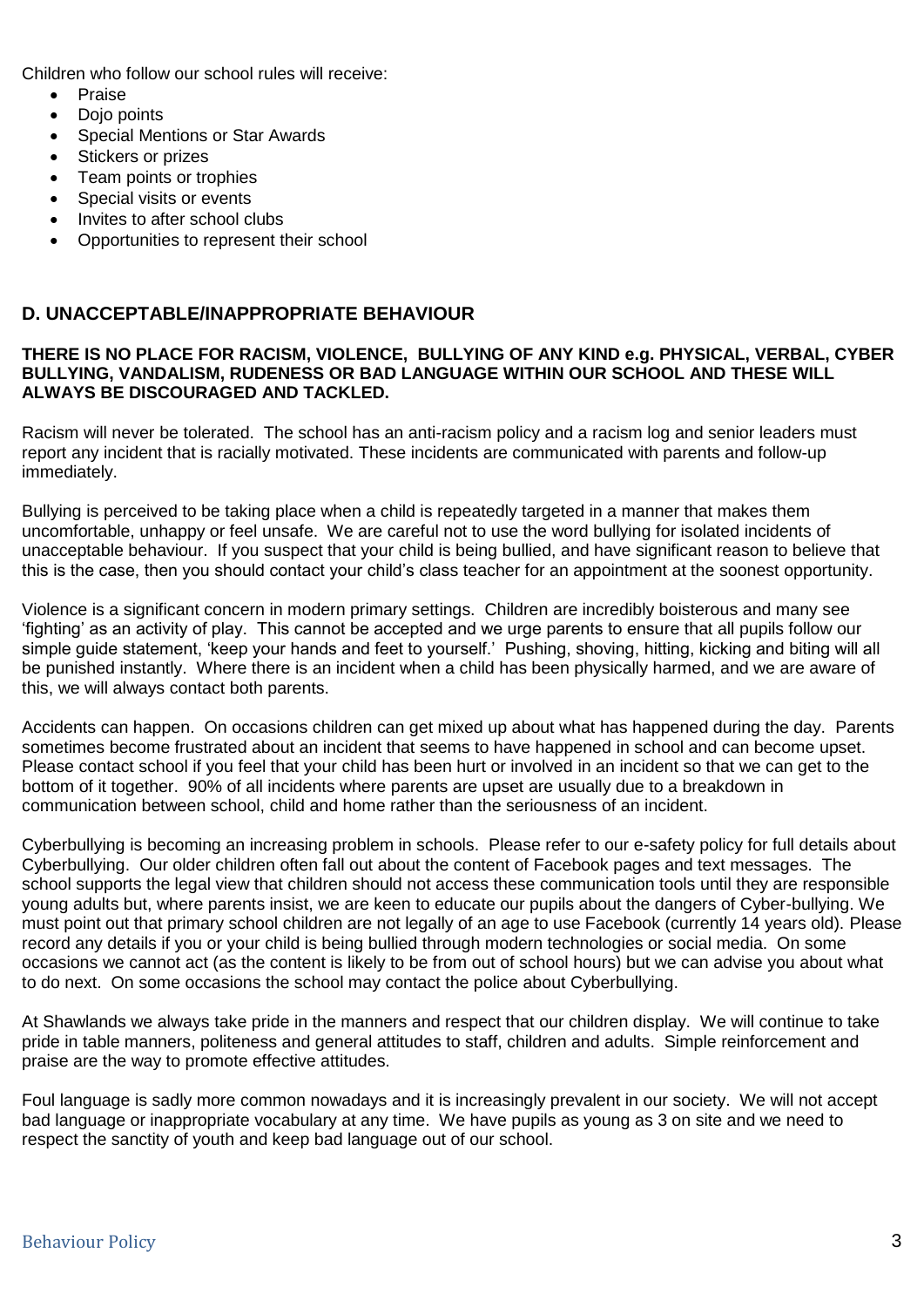## **E. SANCTIONS FOR UNACCEPTABLE BEHAVIOUR**

In total, 300 children attend our school every day. It is quite natural that some children will fall out with each other and there are occasions when injuries or incidents occur by accident. Unfortunately we do have incidents where children's unacceptable behaviour leads to injury/upset for other pupils. Our school rules are quite simple and repeated/referred to on a daily basis- we expect the rules to be followed carefully.

SIMS will be used to record and report incidents where children have continued to choose to make the wrong choices after reminders about the required behaviour, and the consequences of wrong choices. These will be monitored by SLT members.

When a child is physically or verbally aggressive then they will lose privileges such as break/lunchtimes, discos, treats or other opportunities. For example a child may not be entitled to represent their school in a sports event, or to attend the annual pantomime. We will not remove curriculum opportunities (e.g PE or ICT activities) unless we believe that the child's participation in the event will compromise the safety of the child, their peers or staff.

Some children may be kept inside at break times. The number of breaks will be at the discretion of the teacher/senior staff- up to a full week, where appropriate. For our youngest pupils the sanction will normally take place on the same day so that the instant nature of the punishment has meaning. Children who have not followed our school rules or are not working hard to meet their potential will:

- In the case of our youngest pupils, EYFS and KS1 pupils will lose privileges and choices within the classroom setting, this punishment will not restrict their curriculum rights
- In the case of persistently difficult behaviour or violent behaviour, EYFS and Y1 pupils will lose part of their lunchtime and they will spend 5-45 minutes walking with our dinner staff and always made aware of why they are missing out on play. In extreme cases pupils may lose several days of play and/or spend them working with a member of staff on a reflection activity to support them to improve their behaviour and develop a greater understanding of our school rules and ethos
- Our older children (Y2 and all of KS2) will be expected to demonstrate excellent behaviour at all times. They set the example to our younger pupils and, as such, need to uphold the highest standards in and around school. Any breach of school rules will result in missed privileges (sports clubs, discos, class responsibilities, sports fixtures, reward visits, special assemblies, etc) and any of the following sanctions may be handed out by staff; staying with the teacher on duty (play or lunch break), writing a letter of apology, or completing a 'consequences sheet; which encourages the children to understand what they did wrong, how they can put it right and what to do in the future. They may also write out the school rules to ensure that they have a greater understanding of the expectations placed upon them in the future.

## **F. COMMUNICATION WITH FAMILIES**

In the case of any violence, persistent rudeness or disruption in class parents will be contacted to arrange a meeting with the class teacher in the first instance and a member of SLT if things do not improve immediately.

We can now offer pupils who have displayed difficult behaviours the opportunity to take part in support groups before, during or after school.

Where children have a diagnosis of a special or medical need that may contribute to their behaviour; we still believe that pupils need to learn right from wrong and on all occasions a sanction will need to be allocated. We will work with medical professionals and parents to ascertain suitable sanctions to meet the needs of the children and families. Physical behaviour will always be taken seriously, communicated with parents and dealt with accordingly.

Where pupils display consistently aggressive behaviours at lunchtimes, risk the safety of staff/pupils or are defiant towards our dinner staff, they will be sent home at lunchtimes for an agreed amount of time, usually one full week starting the following Monday. This sanction will be applied where behaviour has been unacceptable and, following discussions with parents/families to improve this behaviour, there has been little or no improvement.

As well as this, and potentially losing other privileges, the school has a clear policy on exclusion. This should only be used when a child's behaviour and/or attitude are putting others' at risk or when they are consistently affecting the learning of others. Exclusion can be implemented for a significant incident or when other strategies are not working and the child(ren) in question is/are having a negative impact on the learning and/or safety of others.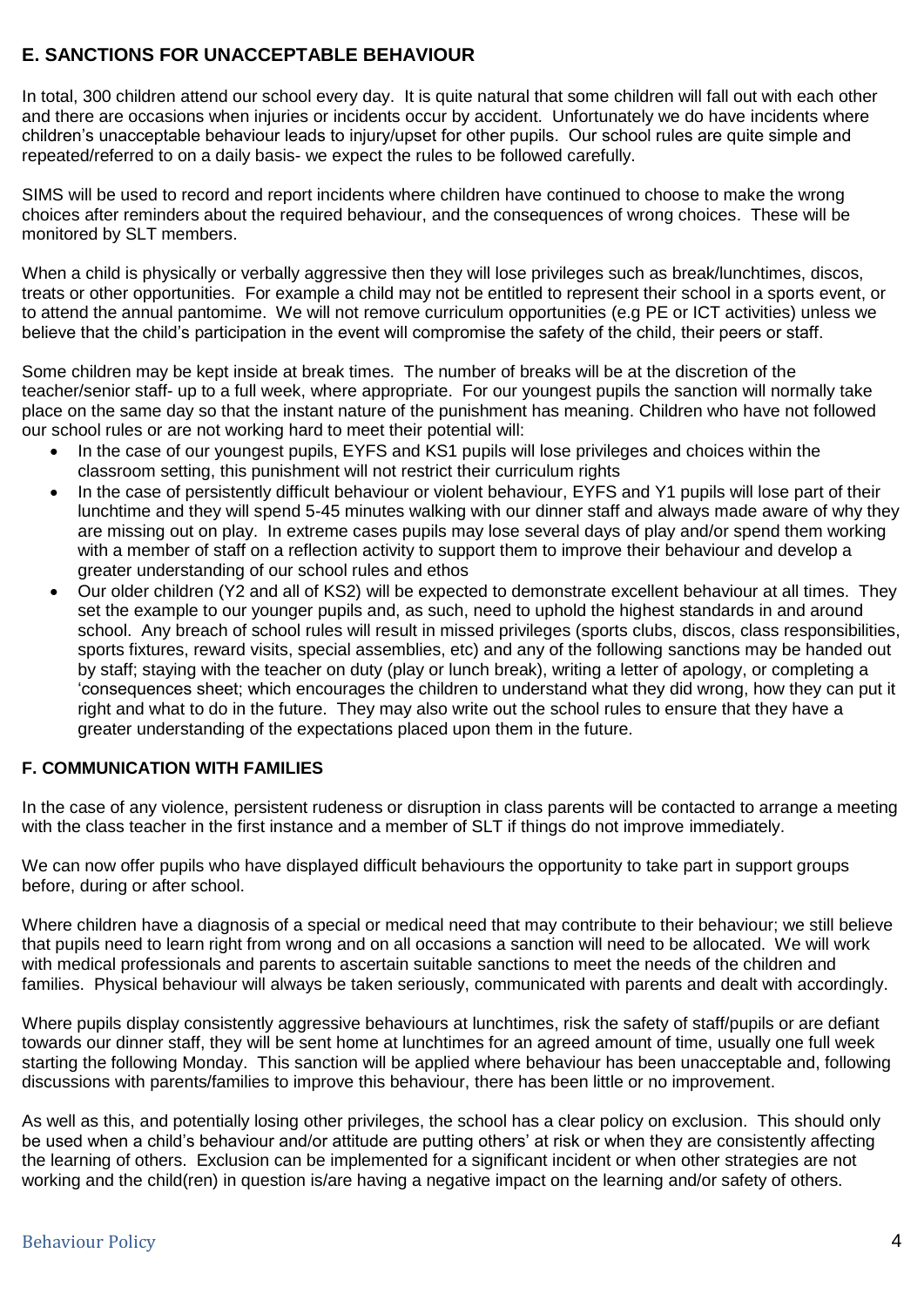# **G. HOW TO ACT IN SCHOOL (PARENTS AND WIDER FAMILIES)**

We are very fortunate at Shawlands that our parents support the aims and values of our school. While it is natural for parents to become frustrated with issues in school from time to time, we believe that school staff should be trusted school leaders make themselves available to discuss any issues and offer support at the soonest opportunity. Schools should be safe and welcoming environments for children and, for this reason, we will act to safeguard our community from the following:

- Casual swearing
- Threatening behaviour
- Raised voices
- Aggression or violence
- Unpleasant personal comments

Please be aware that children will often keep information to themselves (or get confused about the finer details of what happened and who was involved) at school and share details of an incident when they get home. Staff may be unaware of the incident that has upset a pupil and the best way to deal with this is contact school to share your concerns. Please encourage your child to be open with staff and bring incidents to us immediately so that we can help/offer support.

All incidents of this nature will be logged in a record book in the Headteacher's office and, where necessary, the school will report incidents to the Governing Body. In any case where we feel that our school stakeholders are at risk, the school will follow the procedures set in place by the Local Authority to ban parents from the premises indefinitely.

## **Use of CCTV**

Our school has CCTV in operation in key areas in school to increase the efficiency of dealing with behaviour or safety issues. We will, on occasion, use the footage to help us to address inconsistencies in reported issues by child, parents and staff. Footage may be shared with parents to highlight our concerns. When the footage involves other pupils we will always contact the relevant families for permission to share the footage. If this permission is not given we will report verbally on what staff can see.

Please note that expectations on all staff are made clear, linked to safeguarding and child protection, through our 'Professional Code of Conduct Policy'. This policy is available at:

<http://www.shawlandsprimaryschool.co.uk/policies>

## **Shawlands Primary School**